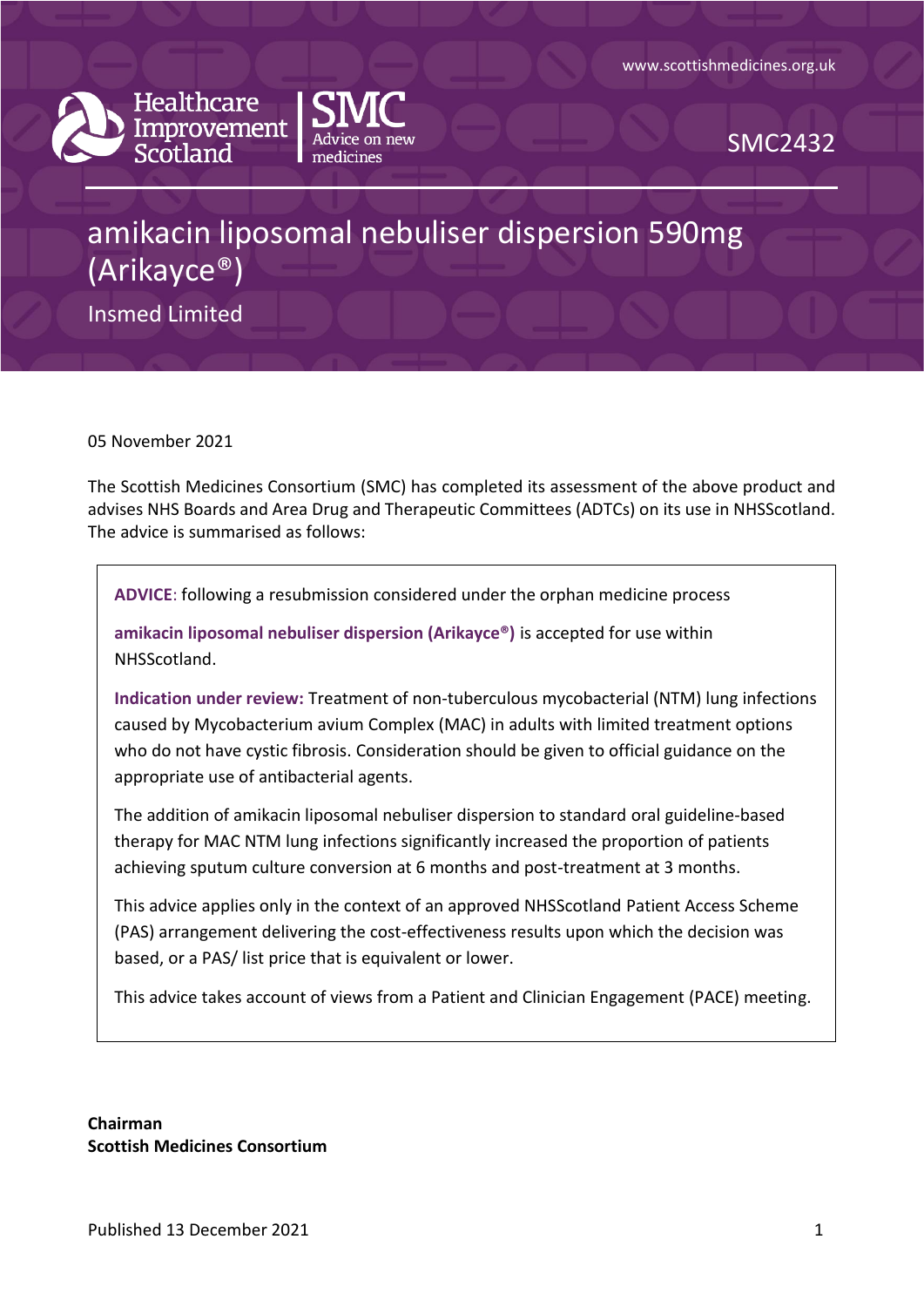### Indication

Treatment of non-tuberculous mycobacterial (NTM) lung infections caused by Mycobacterium avium Complex (MAC) in adults with limited treatment options who do not have cystic fibrosis. Consideration should be given to official guidance on the appropriate use of antibacterial agents.<sup>1</sup>

### Dosing Information

One vial (590 mg) administered once daily, by oral inhalation via the Lamira® Nebuliser System. It must not be administered by any other route or using any other type of inhalation delivery system. Treatment, as part of a combination antibacterial regimen, should be continued for 12 months after sputum culture conversion (SCC). Treatment should not continue beyond a maximum of 6 months if SCC has not been confirmed by then. Maximum duration of treatment should not exceed 18 months.

Amikacin liposomal nebuliser dispersion (Arikayce®) should be initiated and managed by physicians experienced in the treatment of NTM due to MAC. It should be used in conjunction with other antibacterial agents active against MAC lung infections.<sup>1</sup>

### Product availability date

1 December 2020. Amikacin liposomal nebuliser dispersion (Arikayce®) meets SMC orphan criteria.

## Summary of evidence on comparative efficacy

Amikacin liposomal nebuliser dispersion (ALIS; Arikayce®) consists of amikacin encapsulated in liposomes. Amikacin is an as an aminoglycoside antibiotic that binds to the 30S subunit of bacterial ribosomes and interferes with an initiation complex between messenger RNA and the 30S subunit resulting in inhibition of protein synthesis. $1,2$ 

An open-label phase III study (CONVERT) recruited adults with active MAC lung disease, defined as MAC-positive sputum or bronchoscopy cultures despite guideline based therapy (GBT) for at least six months. Randomisation was stratified by current smoking status and prior GBT (on treatment versus off treatment for 3 to 12 months) and patients were assigned in a 2:1 ratio to GBT plus ALIS (Arikayce®) 590mg via PARI eFlow nebuliser daily, except for two days before a study visit, or GBT alone. The primary outcome was the proportion of patients achieving SCC, defined as three negative consecutive monthly sputum culture, after six months treatment. The European Medicines Agency (EMA) considered sustained SCC at 3 months post-treatment to be the main efficacy outcome and this was defined as no positive agar cultures and no more than 3 consecutive positive monthly broth cultures at any time after conversion. Analyses were also presented for sustained SCC at 12 months post-treatment. These were assessed in the intentionto-treat population, which comprised all randomised patients.<sup>2,3</sup>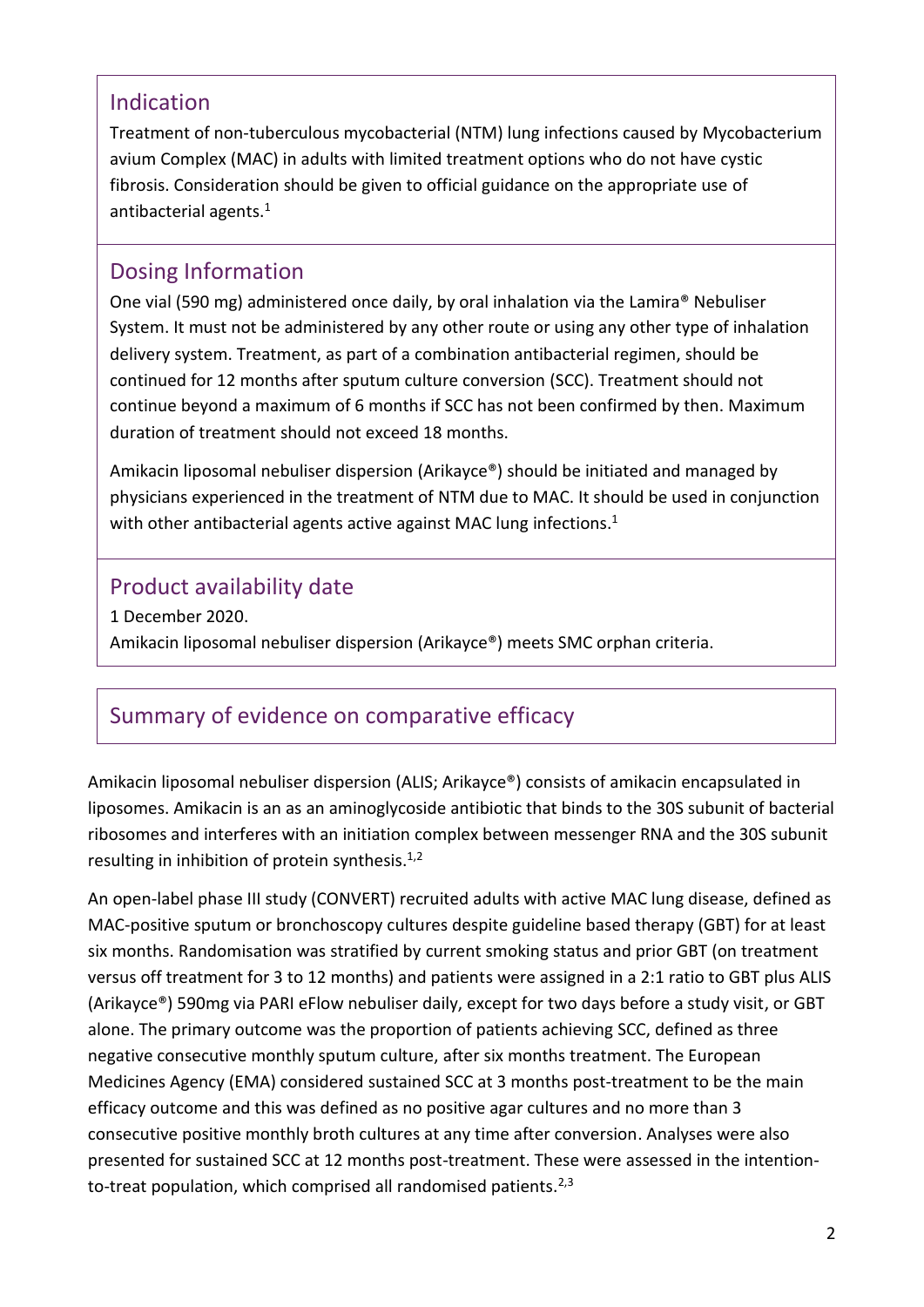Both SCC at 6 months and sustained SCC at 3 months post-treatment were achieved by significantly more patients in the ALIS (Arikayce®) group compared with the control group, as detailed in Table 1. A hierarchical statistical testing strategy was used for secondary outcomes in the following order: change from baseline to 6 months in 6-minute-walk test (6MWT), time to conversion and change from baseline to 6 months in St George's Respiratory Questionnaire (SGRQ). For the first of these, 6MWT, there was no significant difference between groups. Median time to SCC could not be calculated but the hazard ratio (HR) of 3.92 (95% confidence interval [CI]: 2.08 to 8.57) suggested an increased likelihood of achieving this outcome by month 6 with ALIS (Arikayce®). There was generally little change from baseline to month 6 in health related quality of life outcomes, SGRQ and EQ-5D-3L, and no differences between treatment groups.<sup>2-4</sup>

| <b>Sputum culture conversion</b> | <b>ALIS + GBT</b> | Odds ratio (95% confidence<br><b>GBT</b> |                     |
|----------------------------------|-------------------|------------------------------------------|---------------------|
|                                  | $(N=224)$         | $(N=112)$                                | interval)           |
| At 6 months                      | 65 (29%)          | 10 (8.9%)                                | 4.22 (2.08 to 8.57) |
| At 3 months post-treatment       | 36 (16%)*         | 0                                        | NE (NE to NE)       |
| At 12 months post-treatment      | 30 (13%)*         | 0                                        | NE (NE to NE)       |

|  |  | Table 1: Primary and secondary outcomes of CONVERT study. <sup>2,3</sup> |
|--|--|--------------------------------------------------------------------------|
|--|--|--------------------------------------------------------------------------|

ALIS = amikacin liposome inhalation suspension (Arikayce®); GBT = guideline-based therapy; \* in additional analyses that that excluded patients with negative cultures at baseline and counted any agar or broth cultures after SCC as failure, sustained SCC with ALIS was 13% (30/224) and 11% (25/224) at 3 and 12 months post-treatment, respectively.

Patients who failed to achieve SCC or had relapse or recurrence by month 6, could enrol in an open-label extension study (INS-312). This included 73 and 90 patients from the ALIS (Arikayce®) and control groups of the CONVERT study. They all continued their oral GBT and received ALIS (Arikayce®) 590mg once daily by PARI eFlow nebuliser once daily for up to 12 months. At month 6, SCC was achieved by 9.6% (7/73) and 27% (24/90) of patients in the respective groups and at month 12 by 14% (10/73) and 33% (30/90) of patients. 2

A double-blind phase II study (TRO-112) recruited adults (18 to 85 years) with refractory NTM due to MAC or mycobacterium abscessus, with positive cultures despite at least 6 months GBT. Randomisation was stratified by concomitant cystic fibrosis and predominant bacteria (MAC versus mycobacterium abscessus) and patients were assigned equally to ALIS (Arikayce®) 590mg once daily by PARI eFlow nebuliser or matching placebo for 84 days, then all patients could receive open-label ALIS (Arikayce®) for a further 84 days. All patients continued their GBT. The primary outcome, between group difference in change from baseline to day 84 on a semi-quantitative scale for mycobacterial growth, did not achieve statistical significance and all other analyses were descriptive. In the ALIS (Arikayce®) and placebo groups SCC at day 84 was achieved by 32% (14/44) and 9% (4/45) of patients, respectively. The subgroup of 54 patients with MAC and without cystic fibrosis was representative of the licensed indication. In post-hoc analyses, SCC was achieved by 7 patients in the group initially assigned to ALIS (Arikayce®) and by 5 patients in the group initially assigned to placebo, with all but one of the latter achieved some time after converting to openlabel treatment with ALIS (Arikayce®).<sup>2,5</sup>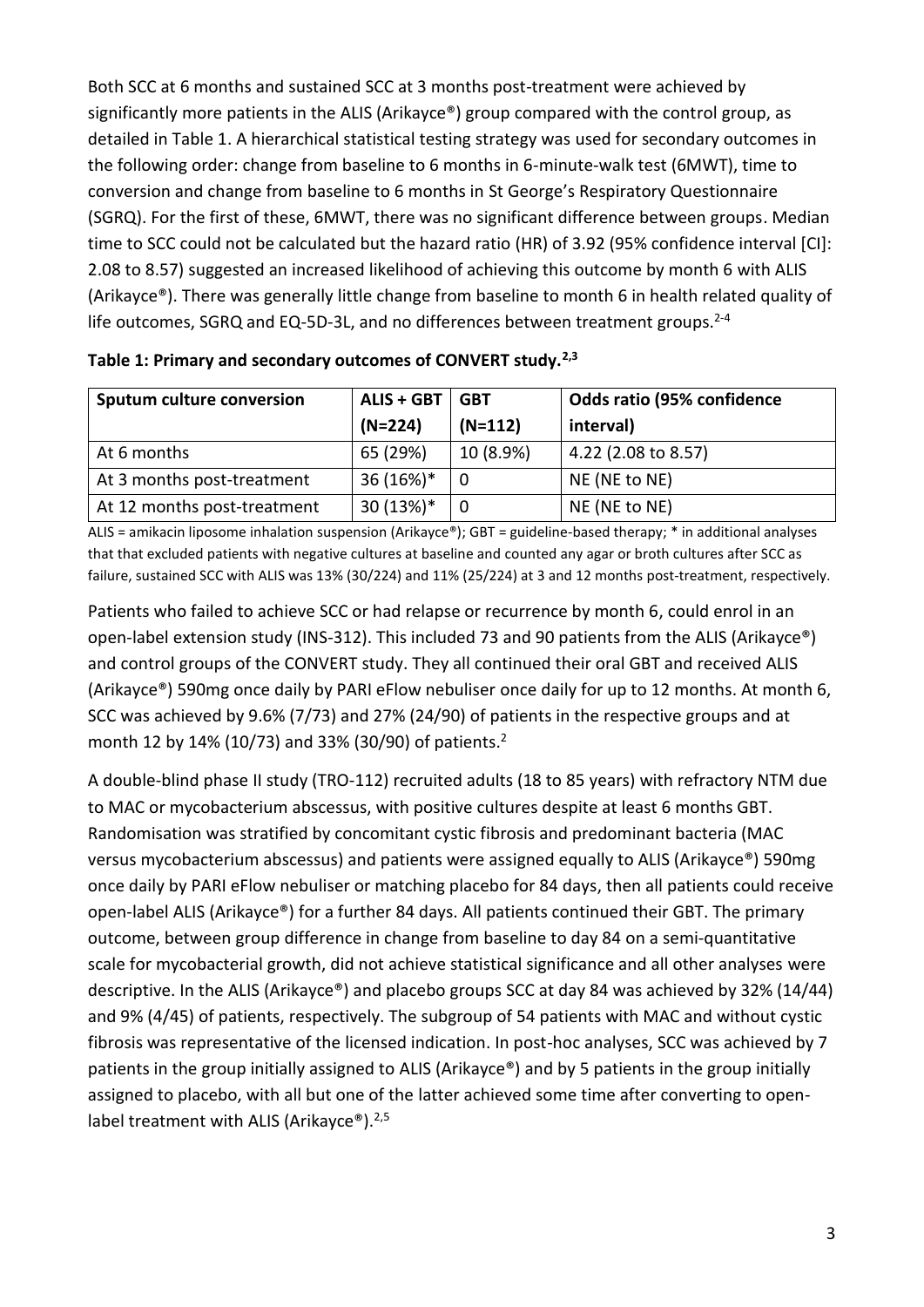### Summary of evidence on comparative safety

The EMA safety review concluded that there are several concerns regarding pulmonary adverse events (especially allergic alveolitis) and systemic toxicities (especially nephrotoxicity, ototoxicity and effects on neuromuscular conditions) that may be associated with chronic use of amikacin. However, it noted that ALIS (Arikayce®) would be administered via specialised centres and the safety profile appears manageable if patients are adequately supervised by specialists.<sup>2</sup>

In the CONVERT study at data cut-off for the primary outcome at 6 months (7 July 2017), within the ALIS (Arikayce®) and control groups 98% (219/223) and 91% (102/112) of patients had an adverse event, which were serious in 20% and 18% of patients, respectively. Adverse events led to discontinuation of ALIS (Arikayce®) alone in 18% of patients and ALIS (Arikayce®) plus GBT in 1.8% of patients. GBT alone was discontinued due to adverse events in 4.0% and 2.7% of patients in the respective groups.<sup>3</sup> In the ALIS (Arikayce®) group 83% (185/224) of patients had treatment-related adverse events. During the double-blind phase of the TRO-112 study, within the ALIS (Arikayce®) and placebo (empty liposome) groups 93% (41/44) and 89% (40/45) of patients reported adverse events. In the ALIS (Arikayce®) group, compared with placebo, there were higher rates of adverse events which were treatment-related (73% versus 38%), serious (18% versus 8.9%) and led to discontinuation of study drug (16% versus 0).<sup>5</sup>

In the CONVERT study, within the ALIS (Arikayce®), compared with the control group, there were higher rates of respiratory adverse events (88% versus 51%), including dysphonia (46% versus 0.9%), cough (37% versus 15%), dyspnoea (22% versus 8.9%), upper airway inflammation (18% versus 1.8%), haemoptysis (18% versus 12%), oropharyngeal pain (11% versus 1.8%) and COPD exacerbation (8.5% versus 3.6%).<sup>3</sup> Similarly, in the double-blind phase of the TRO-112 study there were higher rates of respiratory adverse events in the ALIS (Arikayce®) group compared with placebo including: dysphonia (43% versus 8.9%), bronchiectasis exacerbation (39% versus 20%), cough (32% versus 13%), oropharyngeal pain (20% versus 2.2%), chest discomfort (11% versus 0), wheezing (9.1% versus 2.2%) and infective pulmonary exacerbation of cystic fibrosis (9.1% versus 2.2%).<sup>5</sup> The EMA review noted that the latter study indicated that amikacin itself is a bronchial irritant.2,3,6

The EMA review noted that current evidence points to a conclusion that chronic exposure (up to 20 months) to relatively low serum levels of amikacin constitutes a risk for developing aminoglycoside-related toxicities affecting the ear, kidney and neuromuscular system.<sup>2</sup>

### Summary of clinical effectiveness issues

Mycobacterium avium and M. intracellulare (which belong to MAC), are the predominant infective species in NTM pulmonary disease worldwide. NTM lung disease due to MAC is often associated with productive cough, shortness of breath and fatigue. Dyspnoea, fever, haemoptysis and weight loss can occur, usually with advanced disease. Patients experience a decline in lung function and have increased mortality. There are no other treatments licensed specifically for NTM lung disease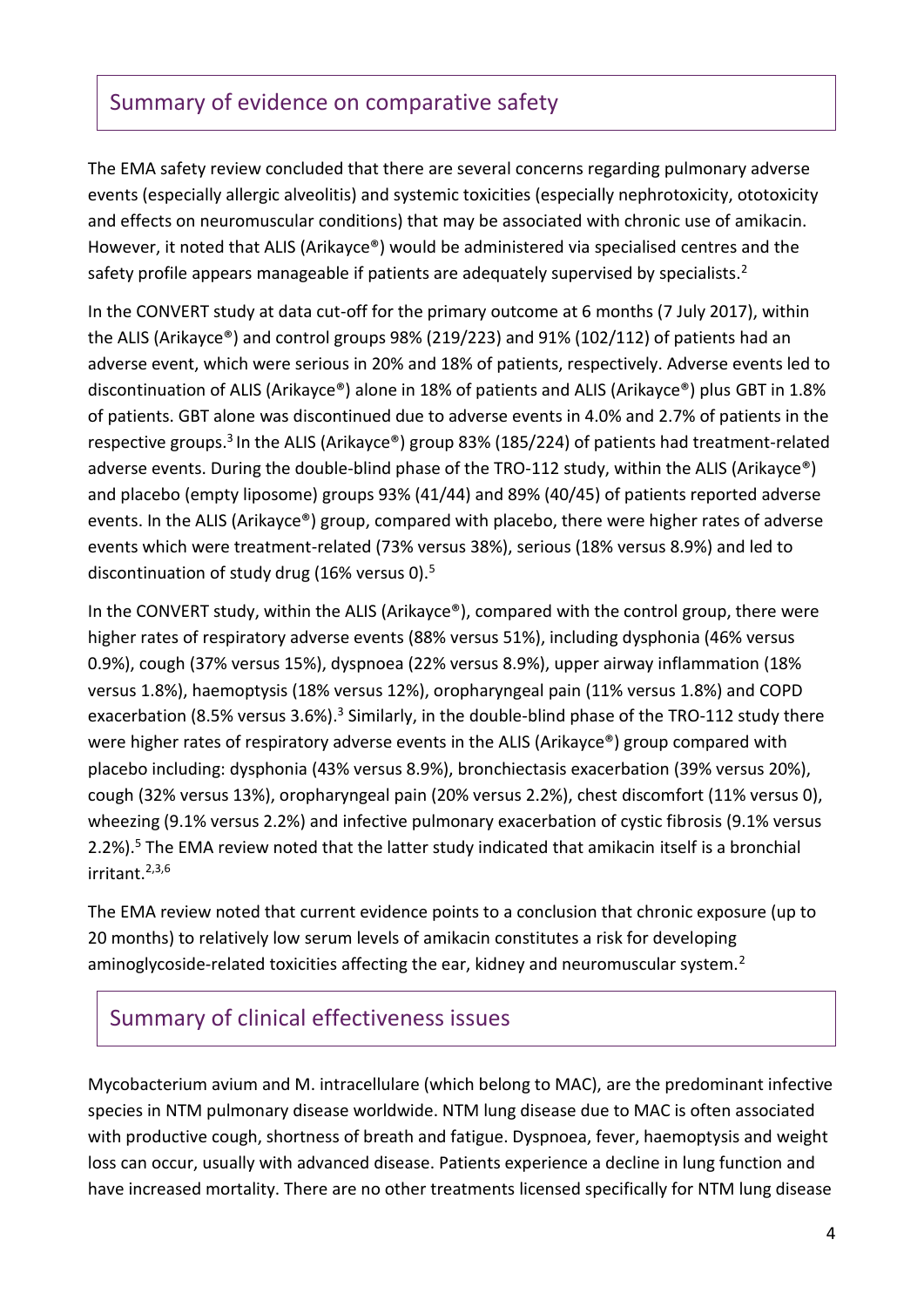in the UK. It is managed primarily with a 12 to 18 month multi-drug regimen, with the aim of achieving 12 months of negative sputum cultures while on treatment.<sup>2</sup> The 2017 British Thoracic Society (BTS) guidelines on NTM recommend an intermittent (3 times per week) or daily oral regimen of rifampicin, ethambutol and clarithromycin or azithromycin for clarithromycin-sensitive MAC pulmonary disease and, for clarithromycin-resistant disease, the latter medicines should be replaced by isoniazid or a quinolone. An injectable aminoglycoside (amikacin or streptomycin) should be considered in patients with severe MAC-pulmonary disease. Off-label use of nebulised amikacin injection may be considered in place of an injectable aminoglycoside when parenteral administration is impractical, contraindicated or longer term use is required. Antibiotic treatment should continue for a year after culture conversion.<sup>7</sup> There are similar recommendations in the 2020 guideline from the American Thoracic Society (ATS), European Respiratory Society (ERS), European Society of Clinical Microbiology and Infectious Diseases (ESCMID), and Infectious Diseases Society of America (IDSA), which also advises that ALIS (Arikayce®) be added to the treatment regimen in patients with MAC pulmonary disease who have failed therapy after at least 6 months of GBT.<sup>8</sup>

Clinical experts consulted by SMC advised that amikacin can be associated with adverse effects such as ototoxicity, especially with chronic administration and currently patients are treated with off-label amikacin injection parenterally or via nebuliser. They consider there is an unmet need for a licensed nebuliser formulation of amikacin that has an improved safety profile relative to amikacin injection administered parenterally or via nebuliser.

Amikacin liposome inhalation dispersion (ALIS; Arikayce®) is the first medicine licensed for treatment of NTM due to MAC and it is the first nebulised formulation of amikacin. It meets SMC orphan criteria in this indication.

In the phase III CONVERT study, the addition of ALIS (Arikayce®) to GBT increased SCC at 6 months by about 20%. Similar results were observed in patients from the control group who received ALIS (Arikayce®) in an open-label extension study and in the placebo-controlled phase II study. The EMA preferred sustained SCC at 3 months post-treatment as the main outcome, supported by results at 12 months post-treatment. ALIS (Arikayce®) was associated with rates of 16% and 13%, respectively, for these outcomes <sup>2</sup>

An expert group convened during the EMA review noted that the magnitude of effect with ALIS (Arikayce®) was limited. However, it may be clinically relevant in a selected population, for example, those with intractable disease and limited treatment options. Identifying the best target population is challenging due to lack of data. The experts also considered that attaining SCC on treatment, which is not continued post-therapy, may have clinical benefit in reducing bacterial load and short-term symptom amelioration for patients with limited options. However, this should be weighed against potential increases in drug-resistance and adverse events.<sup>2</sup>

There was no evidence of improvements in health-related quality of life during treatment with ALIS (Arikayce®) and no long-term outcomes such as mortality. Data from the phase III CONVERT study did not support conclusions on efficacy within subgroups. There were no comparative efficacy or safety data versus amikacin injection administered parenterally or via nebuliser.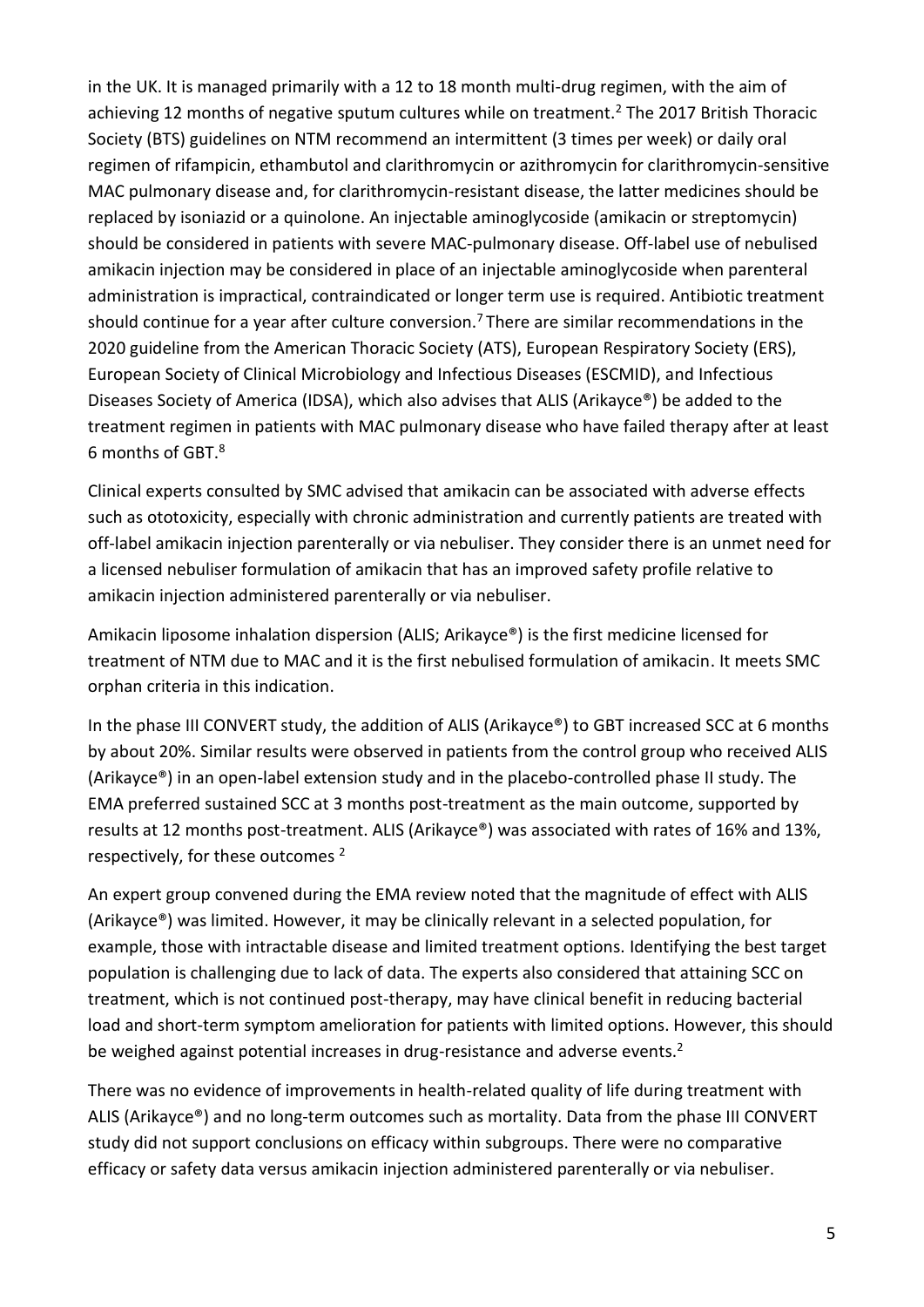The CONVERT study was open-label and this may affect discontinuation rates and the assessment of subjective outcomes such as adverse event rates and quality of life. Within the ALIS (Arikayce®) group, compared with the control group, more patients discontinued treatment in the CONVERT study (35% versus 11%), with differences in rates of discontinuation due to adverse events (19% versus 0.9%) and withdrawal by the patients (9.8% versus 5.4%), respectively.<sup>2</sup> There were similar rates of discontinuation due to adverse events with ALIS (Arikayce®) compared with placebo in the double-blind phase of the TRO-112 study, 16% versus 0.<sup>5</sup>

The CONVERT study had no measures to optimise oral GBT at baseline. It recruited patients with positive cultures who had received at least 6 months' treatment for MAC. This consisted of two medicines (as opposed to three recommended in guidelines) in 18% and 12% of patients in the ALIS (Arikayce®) and control groups, respectively, and had been stopped for 3 to 12 months before screening in 10% of patients in both groups. It is possible that in addition to treatment-resistant patients, the study population could also have included some inadequately treated patients.<sup>2</sup> However, the licence does not restrict ALIS (Arikayce®) to patients who remain culture positive despite 6 months standard BGT.<sup>1</sup> In the CONVERT study within the ALIS (Arikayce®) and control groups, median duration of multi-drug regimen treatment was 4.3 and 3.2 years, respectively.<sup>3</sup> In practice if ALIS (Arikayce®) was used when patients have failed 6 months of GBT, patients may have had a shorter exposure to GBT alone.

The introduction of ALIS (Arikayce®) would provide a licensed alternative to the off-label use of nebulised amikacin injection. However, it must only be used with the PARI Pharma's Lamira® nebuliser system and this may have service implications. 1

Clinical experts consulted by SMC advise that ALIS (Arikayce®) in the treatment of adults with NTM lung infections caused by MAC who have limited treatment options is a therapeutic advance as it provides an improved method of administering amikacin to the lungs. They consider that it would be used in practice to replace off-label use of nebulised amikacin injection. They advise that there may be service implications associated with the need to administer ALIS (Arikayce®) via the Lamira® nebuliser system, which is not currently in routine use within NHS Scotland. These may relate to financial and staff resources.

### Patient and clinician engagement (PACE)

A patient and clinician engagement (PACE) meeting with patient group representatives and clinical specialists was held to consider the added value of ALIS (Arikayce®), as an orphan medicine, in the context of treatments currently available in NHSScotland.

 NTM due to MAC is a chronic, progressive lung infection associated with debilitating symptoms, lung damage and decreased life expectancy. Current first-line treatment with a prolonged oral multi-drug antibiotic regimen is not always effective in achieving sputum clearance and can be associated with substantial adverse events, which further reduce the patient's quality of life.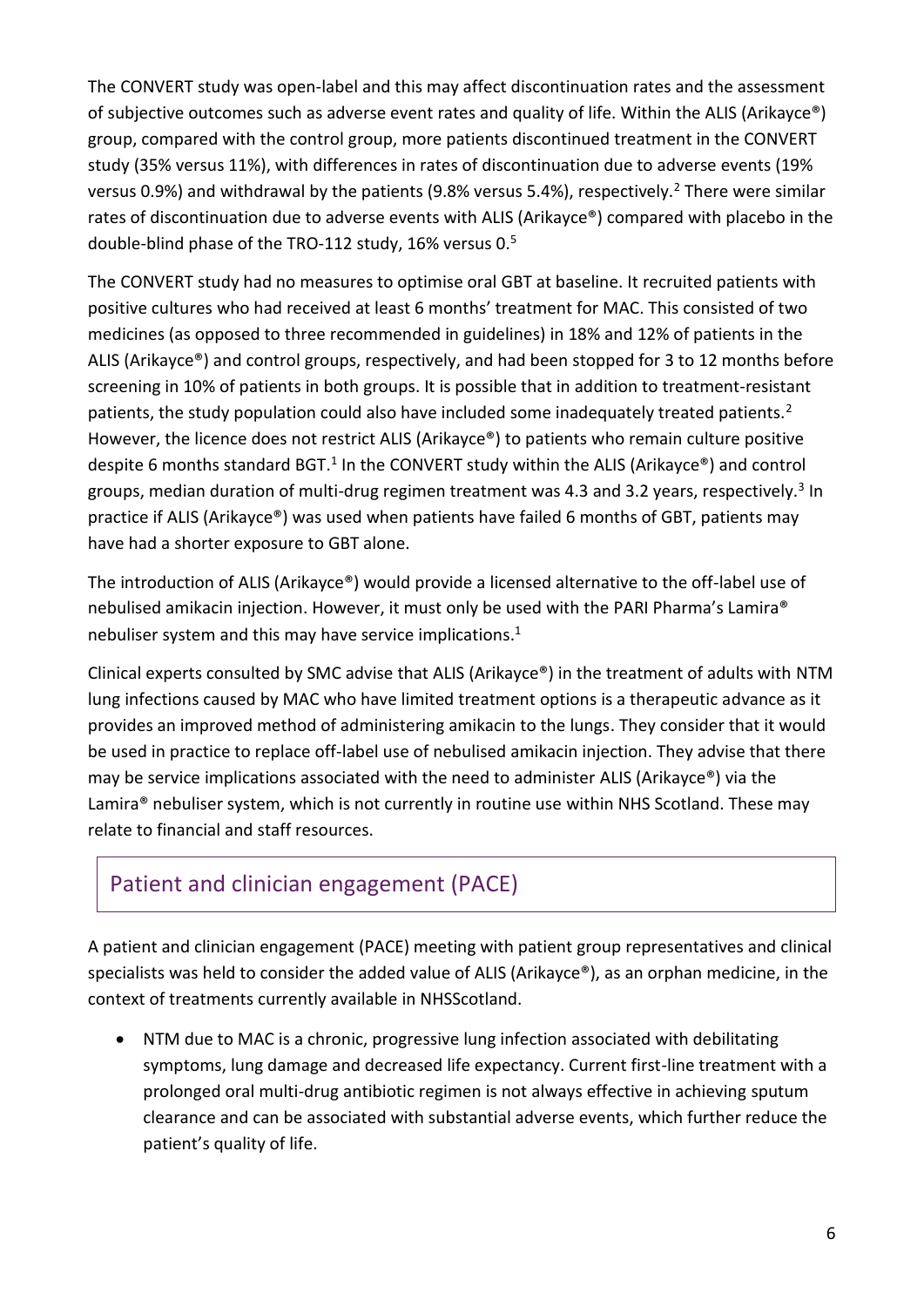- Amikacin is a key treatment that can be added to oral multi-drug antibiotics to improve sputum clearance, but prolonged systemic use can lead to ototoxicity and renal adverse events. It can be given by IV injection or via nebuliser, with ALIS (Arikayce®) the first licensed nebuliser formulation.
- Nebulised amikacin is associated with fewer systemic adverse events than IV amikacin. Administration via nebuliser at home may be more convenient for the patient and their family or carers than a course of IV injections (usually as a hospital outpatient) and it would negate the risks associated with prolonged vascular access.
- Amikacin liposomal nebuliser dispersion (ALIS; Arikayce®) can be associated with local upper airway and lung adverse events such as altered voice, sore throat and cough. However, in view of the severity of the condition and difficulties treating it, patients are prepared to tolerate some side effects for better control of their lung disease and reduction of the associated symptoms. They are also happy to undergoing training in the use of the Lamira® nebuliser required to administer ALIS (Arikayce®).
- There is an agreement in place with a large chain of community pharmacies to provide a homecare service with the nebuliser. This would provide additional patient support and may improve adherence.

#### **Additional Patient and Carer Involvement**

We received a patient group submission from NTM Patient Care UK, which is a registered charity. NTM Patient Care UK has received 100% pharmaceutical company funding in the past two years, including from the submitting company. Representatives from NTM Patient Care UK participated in the PACE meeting. The key points of their submission have been included in the full PACE statement considered by SMC.

### Summary of comparative health economic evidence

The submitting company originally presented a cost utility analysis comparing ALIS (Arikayce®) plus GBT versus GBT alone (SMC2369), for the treatment of MAC lung disease (MAC-LD) adults who have failed to response to previous GBT (for at least 6 months) and who do not suffer from cystic fibrosis. GBT is a multi-drug regimen which included IV amikacin as per recommended guidelines, included in the model for 11.52% of the comparator arm GBT patients, derived from a UK survey. The economic analysis therefore considered ALIS (Arikayce®) as an additional treatment for all patients, that is, ALIS (Arikayce®) would be an additional treatment for 88.48% of the patients, and replace IV amikacin in 11.52% of the patients. However, SMC clinical experts advised that in the Scottish setting ALIS (Arikayce®) would be used as a replacement for IV amikacin. Therefore the treatment arm in the base case economic analysis did not align with likely Scottish practice. A revised analysis with ALIS (Arikayce®) only as a replacement for IV amikacin was provided and was the focus of the economic analysis in this resubmission. It should be noted that in order to estimate the outcomes for this comparison, the submitting company assumed that the benefits of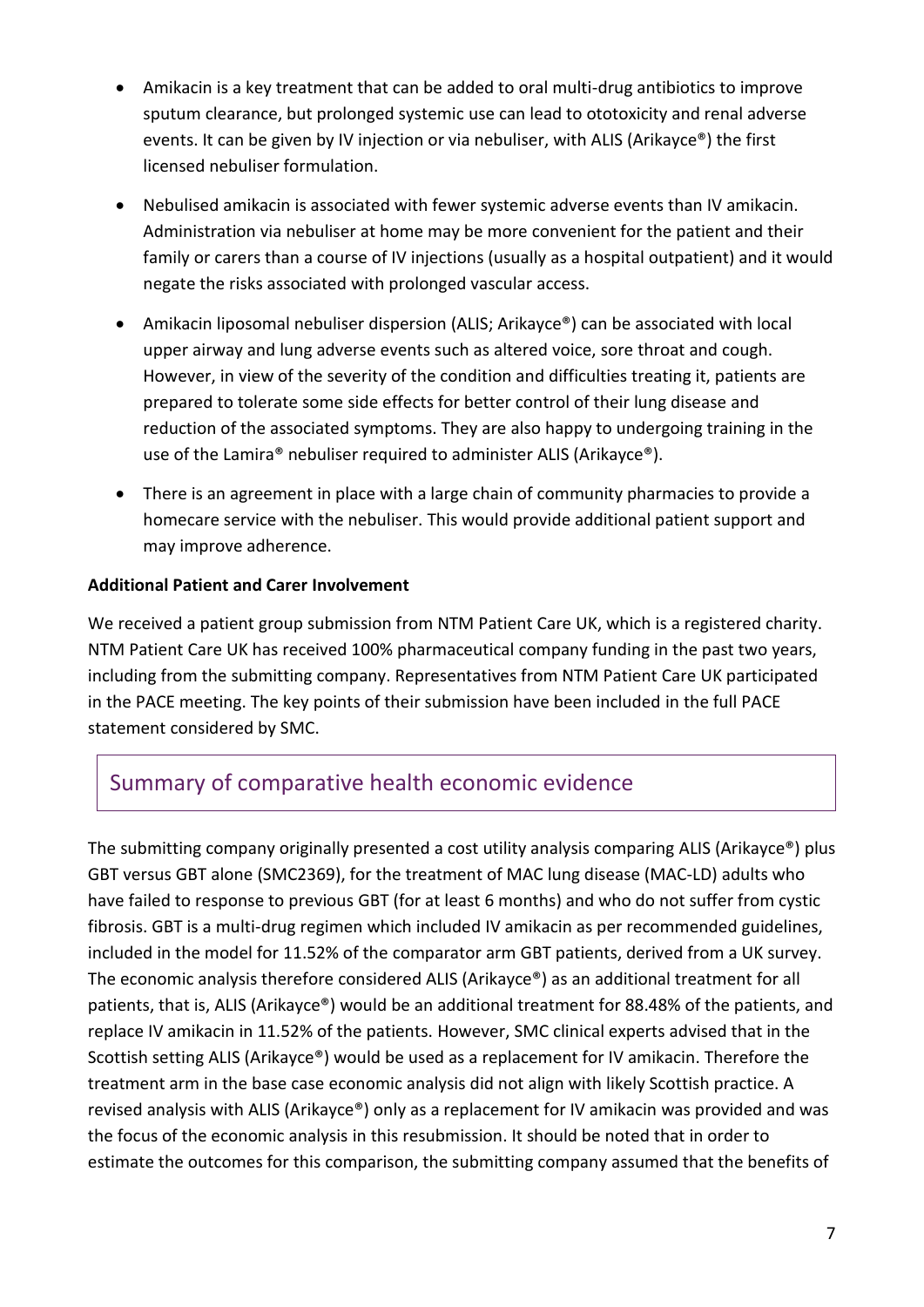ALIS (Arikayce®) versus IV amikacin were assumed to be the equal to those of ALIS (Arikayce®) versus GBT alone from their original modelling, as described below.

A 5 health state-transition model was built and an individual patient microsimulation was undertaken to analyse the model. The 5 health states include MAC positive, MAC negative, microbiological cure, surgery, and death. Patients start in MAC positive state and are treated with either ALIS (Arikayce®) plus GBT or GBT alone. Patients can transition to MAC negative (culture conversion) or remain MAC positive. Once a patient has been MAC negative for a year, they achieve microbiological cure. Patients can experience a recurrence to the MAC positive state from the MAC negative and cure states.

The model is run for a lifetime horizon, which is appropriate given ALIS (Arikayce®) has potential to achieve sustained culture conversion and cure in a proportion of patients. However, it may overestimate the benefits of ALIS (Arikayce®). A 10-year time horizon is considered in scenario analyses.

The CONVERT phase III study was the key source of data to inform the parameters in the economic analysis. Treatment effect in the model is based upon culture conversion at 6 months, the primary endpoint in CONVERT. Time-to-event (TTE) analysis was undertaken on the 6 month culture conversion data and informed transition from MAC positive to MAC negative in the model, stratified by treatment arm. Four parametric distributions (Weibull, Gompertz, log-normal, and log-logistic) were fitted to the Kaplan-Meier curves from the CONVERT study, and the optimal distributions for each arm were selected based on statistical fit criteria (AIC and BIC criterion), visual inspection and clinical plausibility. For ALIS (Arikayce®) plus GBT the log-normal and for GBT alone the Gompertz distributions were used in the base case. No extrapolation beyond the 6 months CONVERT data was needed as after this time point patients who have not converted to MAC negative were considered to be non-responders and stop treatment with ALIS (Arikayce®).

The model is primarily driven by higher negative culture conversion rates in the ALIS (Arikayce®) plus GBT arm. However, additional beneficial impacts are implemented through (i) a much lower probability of recurrence from the MAC negative to MAC positive state and (ii) a greater probability of achieving microbiological cure (sustained culture conversion for 12 months) than the GBT alone arm. Recurrence to MAC positive from the MAC negative state is applied as a constant annual risk stratified by treatment arm, derived from a CONVERT post hoc analysis. The sample sizes used to derive these values were very small (n= 8/65 ALIS plus GBT) and (n=4/10 GBT alone) and is subject to uncertainty. All-cause mortality for the general population (UK age and sex adjusted lifetables) was adjusted by a disease-specific mortality risk for MAC-LD patients (derived from a Danish study with MAC-LD survival data). A risk reduction to account for reduced mortality in the microbiological cure state was applied from a published source. An alternative approach to modelling mortality was explored in scenario analysis.

A stopping rule was applied to the ALIS (Arikayce®) plus GBT arm, if culture conversion (MAC negative) is not achieved after 6 months of treatment. No stopping rule was applied for GBT alone arm, patients failing to achieve sustained culture conversion remain on GBT and this applies to both treatment arms. A discontinuation rule for ALIS was applied (46.4% annual risk based on CONVERT), for the first 6 months of treatment. It is assumed this rate includes AE related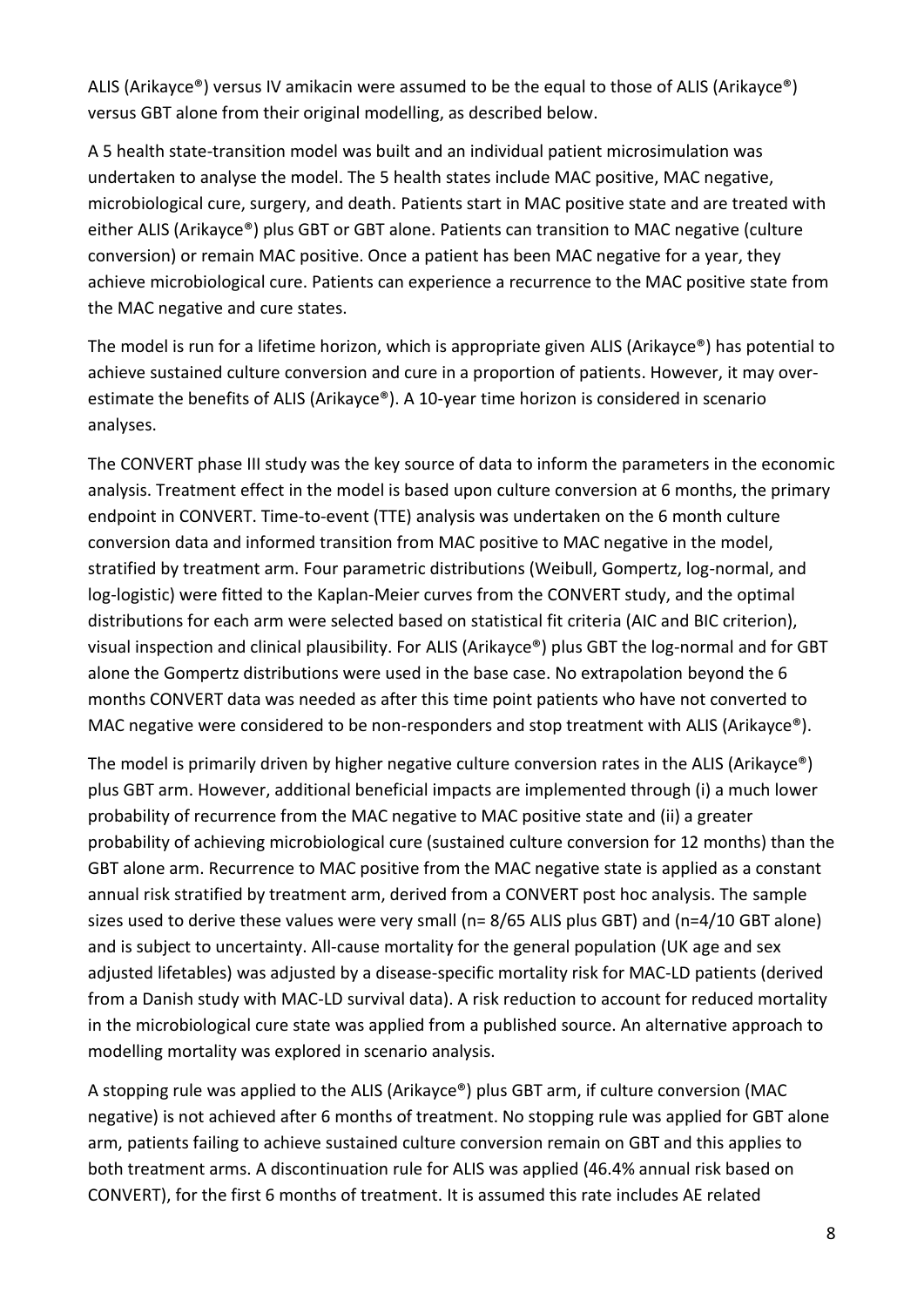discontinuation. Adherence (in both arms) was set to 86% in the base case based on real world data from the submitting company of ALIS medication shipping to patients over a 12 month treatment period.

Utilities were derived from a CONVERT study post hoc analysis of EQ-5D-3L data. A combined weighted average of monthly utilities for converters and non-converters was calculated to derive utility values for the MAC positive and MAC negative states in the model, stratified by treatment arm. The cure state in the model applies a constant utility value, derived from CONVERT post hoc analysis and was not age-adjusted.

Four types of adverse events were accounted for (dysphonia, cough, dyspnoea, and pulmonary exacerbations), using the incidence rates for each arm in CONVERT. AEs only impact for the first 6 months of treatment, and only impact costs. IV aminoglycoside-related permanent AEs are set to 0% in the model base case due to lack of published data, and have not been explored in sensitivity analyses.

The analysis included cost of medications and delivery of the treatment regimen (ALIS and associated control unit, GBT oral multidrug regimen and delivery of IV aminoglycosides), direct medical costs, and management of adverse events (cost per event for ALIS related AEs). The ALIS (Arikayce®) device related cost (nebuliser system and handset) was set to zero as these will be provided by the company in Scotland. SMC clinical experts advised that ALIS (Arikayce®) patients would require education and training on how to use the equipment and take medication - either at home or in an outpatient setting. The costs of this were not accounted for.

This resubmission has been assessed under the fast track resubmission process. A Patient Access Scheme (PAS) was submitted by the company and assessed by the Patient Access Scheme Assessment Group (PASAG) as acceptable for implementation in NHSScotland. Under the PAS, a discount was offered on the list price. The results at PAS price are shown in table 2 for the resubmission base case i.e. comparison of ALIS (Arikayce®) as replacement for IV amikacin only (ALIS [Arikayce®] + GBT 100% versus GBT + IV amikacin 100%).

#### **Table 2: Base case results with PAS**

|                                                            | Incremental life years gained | Cost per quality adjusted life year<br>(QALY) gained |
|------------------------------------------------------------|-------------------------------|------------------------------------------------------|
| ALIS (Arikayce <sup>®</sup> plus<br>GBT versus IV amikacin | 0.15                          | £32,650                                              |

The submitting company was asked to provide some sensitivity analysis around the base case incremental cost-effectiveness ratio (ICER) versus IV amikacin to test uncertainties associated with longer term benefits and the utility values, as shown in table 3 below.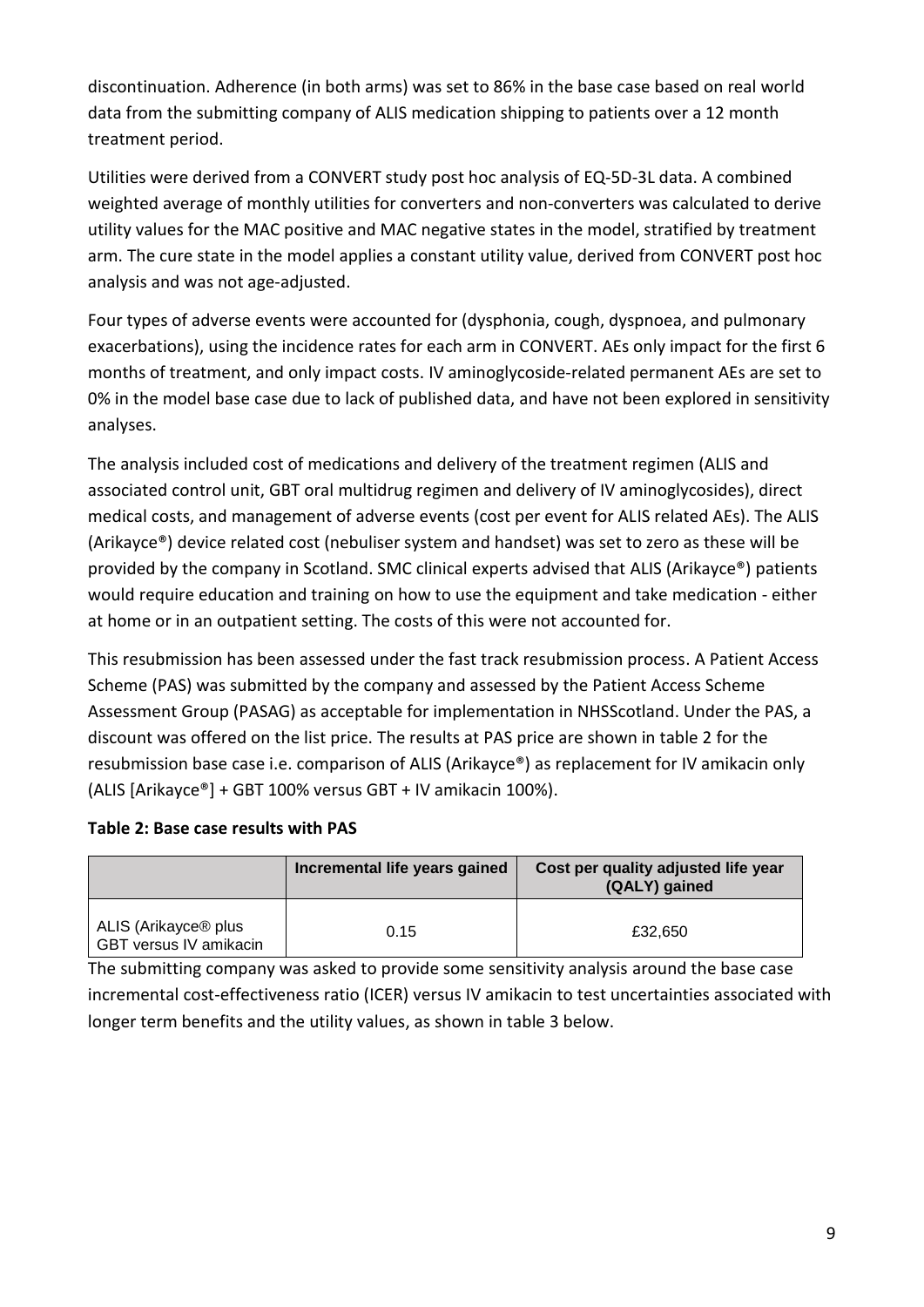#### **Table 3: selected scenario analysis, with PAS**

|                | <b>Scenario</b>                                                                                                                                | <b>ICER</b> |
|----------------|------------------------------------------------------------------------------------------------------------------------------------------------|-------------|
| $\mathbf 0$    | Base Case: Comparison ALIS (Arikayce <sup>®</sup> ) as replacement for IV<br>amikacin only (Amikacin + GBT 100% versus GBT + IV amikacin 100%) | £32,650     |
|                | base case +10 year time horizon                                                                                                                | £64,181     |
| $\overline{2}$ | base case + age- adjusted utilities in long term cure state                                                                                    | £42,077     |
| 3              | base case + no treatment-specific utility differences                                                                                          | £42,784     |
| $\overline{4}$ | base case + 10 year horizon, age- adjusted utilities in cure state and<br>no treatment-specific utilities                                      | £86,363     |

A number of weaknesses were identified with the analysis;

- As noted above, the benefits of ALIS (Arikayce®) versus IV amikacin were assumed to be the equal to those of ALIS (Arikayce®) versus GBT alone, with a concern that this may overestimate the incremental effect, and thus under-estimate the cost-effectiveness ratio. The company asserted that the levels of incremental effect over IV amikacin were likely to be similar to those modelled in the original base case versus GBT alone on the basis that the population in the CONVERT trial were heavily pre-treated and many (one-third) had been pre-treated with this regimen and it was found not to be effective.
- The lifetime horizon is a potential limitation, possibly overestimating quality of life gains for patients in the amikacin arm who spend a much greater proportion of time in the cure state. The New Drugs Committee (NDC) at the time of the initial submission considered a 10-year time horizon may be more relevant (scenario 1, table 3), reflecting on the patient population but it is noted that this shorter time horizon could curtail some benefits for patients who achieve a cure.
- Recurrence to MAC positive from the MAC negative state was applied as a constant risk stratified by treatment arm until microbiological cure can be achieved. The risk is derived from the CONVERT post hoc analysis, which has a very small sample size and therefore is subject to considerable uncertainty: (n= 8/65 ALIS plus GBT) and (n=4/10 GBT alone). Additionally in terms of recurrence rates, the recurrence from microbiological cure to MAC positive was set as constant in the base case model and is associated with uncertainty. The company explained that recurrence is influenced by a host of factors, and as no data are available as to how it would change over time is was set as constant.
- Utilities in the model are derived from a combined weighted average from CONVERT study monthly utilities for converters/non converters to obtain utility values for the MAC positive and MAC negative states, stratified by treatment arm. This approach does not account for the baseline difference in utilities between arms from the CONVERT trial, and potentially further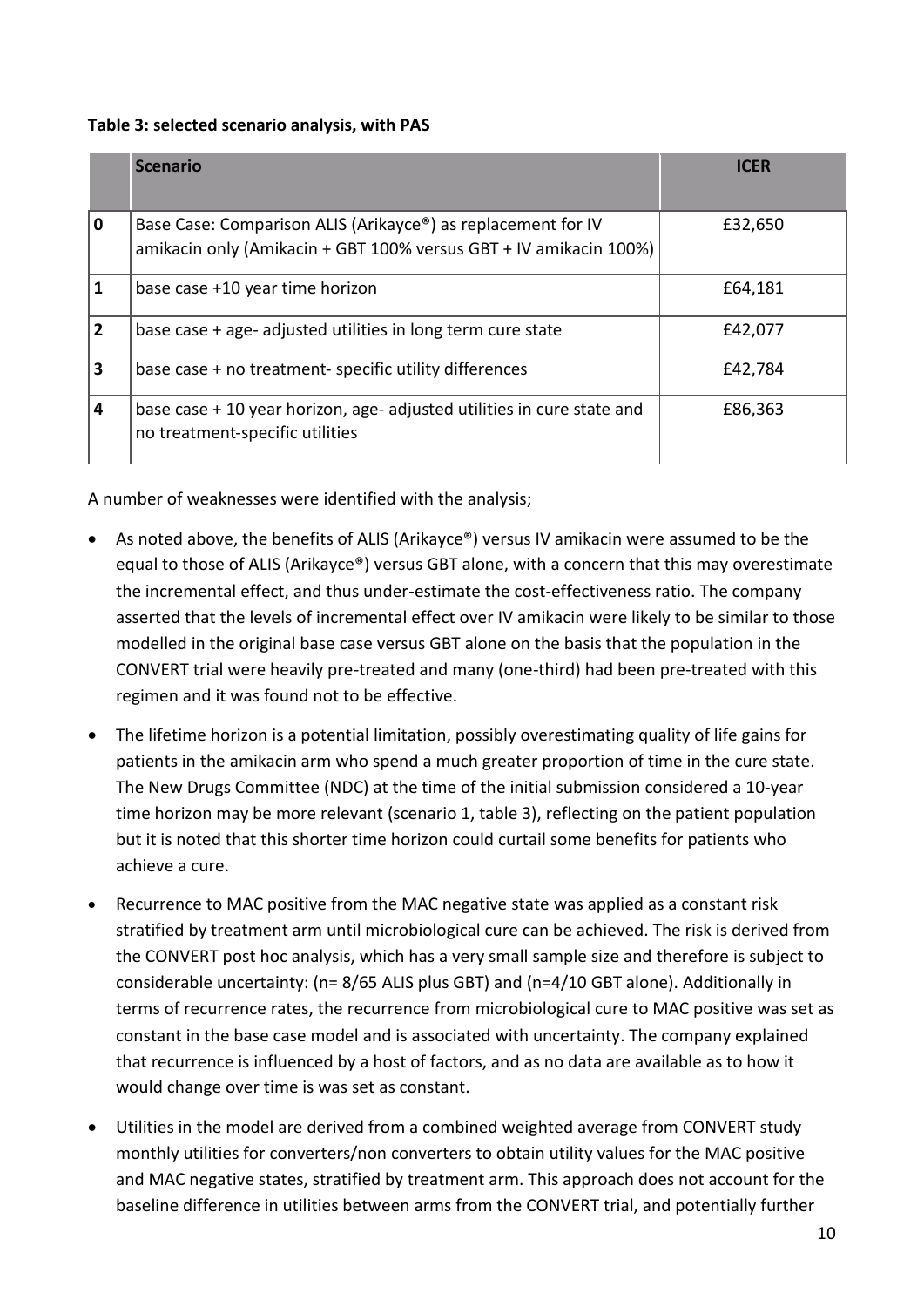biases the model by assuming that once MAC negative state is achieved, quality of life would still vary by treatment arm.

- The utility value for the cure state in the model (value from CONVERT post hoc analysis 0.92) is applied as a constant rate. This value has some uncertainty given the small sample size and is not reflective of published UK age adjusted population utility values. Given the cure state has longevity in the lifetime model, UK population age adjusted utility values are more appropriate (scenario 2, table 3).
- There is some conflicting information regarding EQ-5D data, analysis and methodology used to derive utility weights used in the model. The clinical report from CONVERT notes no evidence of improvements in health-related quality of life during treatment with ALIS. However, the post hoc analysis of EQ-5D data from CONVERT used in the model shows utility benefits for converters with ALIS compared to converters with GBT. Therefore, scenario 3 in table 3 above which applies utility based on state (MAC positive/MAC negative) not treatment arm, is a more appropriate base case analysis. The company suggest that a utility regression model would not appropriately capture the dynamic nature of the health state populations in CONVERT and also highlight the psychometric validation of the EQ-5D-3L data which demonstrated that the EQ-5D-3L data had poor responsiveness to clinically meaningful changes in patients with MAC-LD.
- Adverse events experienced by ALIS (Arikayce®) patients may be underplayed in the model, which only includes 4 AEs, which impact on cost parameters only. The submission notes that including additional disutility for early treatment related side-effects and adverse events could incur double counting. However, it is unclear that the combined weighted utilities derived from the CONVERT post-hoc analysis are a true reflection. The submitting company did not include any scenario analyses to explore impact of adverse events on quality of life and when requested to do so reiterated that the treatment-specific utilities used in the model already account for disutilities due to AEs. The company however noted that the £32k ICER would not capture any quality of life advantages of ALIS (Arikayce®) over IV amikacin, such as reduced otoxicity.
- SMC clinical experts advised that ALIS (Arikayce®) patients would require education and training on how to use the equipment and take medication - either at home or in an outpatient setting. The NHS related costs of this were not accounted for. It should be noted that while this could be an important service impact, including these costs would be unlikely to affect the ICERs given the high medicine acquisition cost which influences the ICER.

It was also noted that there may be differences in costs and outcomes for a comparison to the use of nebulised amikacin injection and IV amikacin and this had not been explored in the presented results.

The Committee considered the benefits of ALIS (Arikayce®) in the context of the SMC decision modifiers that can be applied when encountering high cost-effectiveness ratios and agreed that as ALIS (Arikayce®) is an orphan medicine, SMC can accept greater uncertainty in the economic case.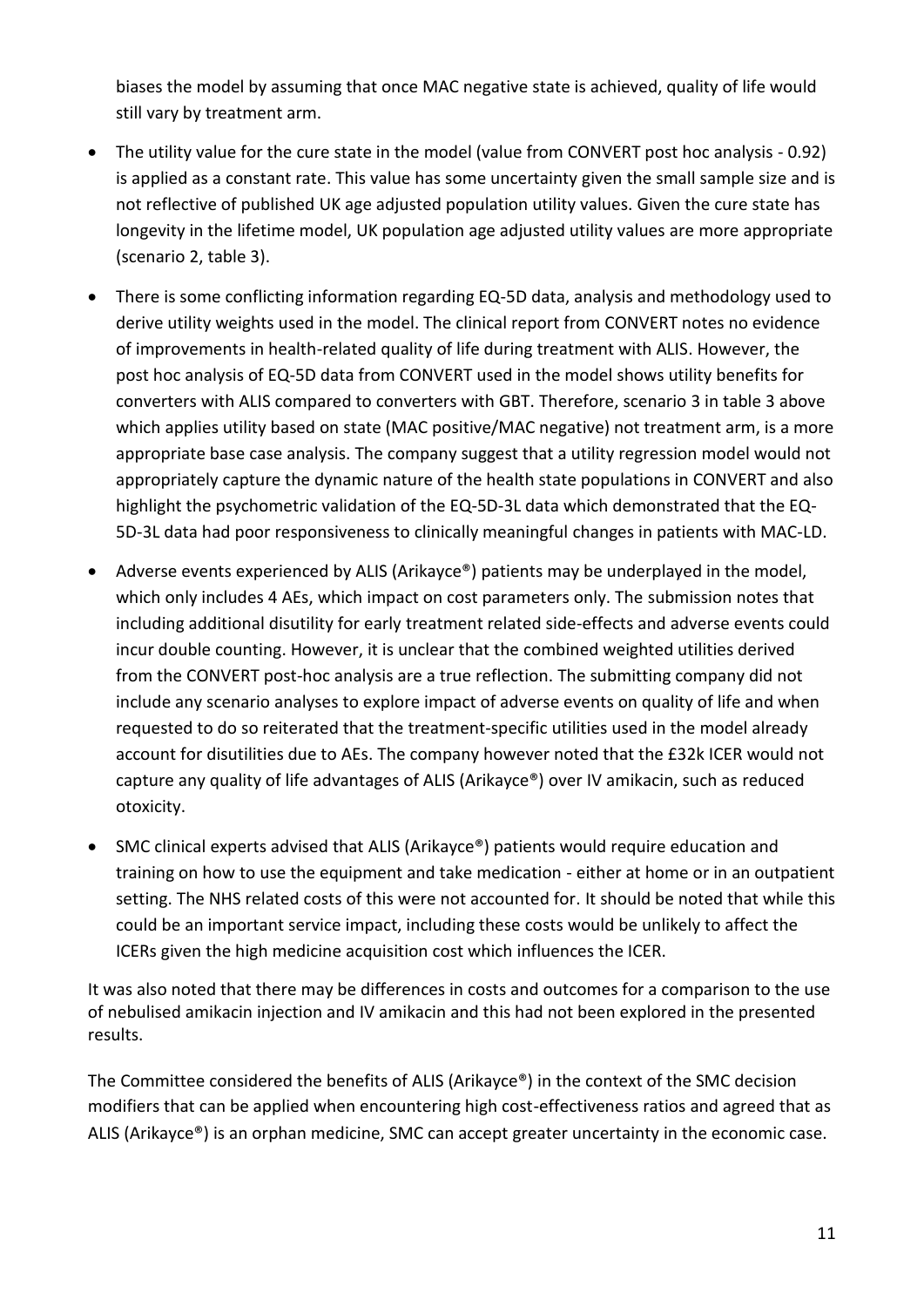After considering all the available evidence and the output from the PACE process, the Committee accepted ALIS (Arikayce®) for use in NHSScotland.

#### *Other data were also assessed but remain confidential.\**

### Additional information: guidelines and protocols

In 2017 the British Thoracic Society (BTS) published 'BTS guidelines for the management of nontuberculosis mycobacterial pulmonary disease'. For clarithromycin-sensitive MAC pulmonary disease this recommends rifampicin, ethambutol and clarithromycin or azithromycin using an intermittent (3 times per week) or daily oral regimen. The choice of regimen should be based on the severity of disease and treatment tolerance. An intermittent (3 times per week) oral antibiotic regimen should not be used in patients with severe MAC-pulmonary disease or in patients with a history of treatment failure. An injectable aminoglycoside (amikacin or streptomycin) should be considered in patients with severe MAC-pulmonary disease. Clarithromycin-resistant MACpulmonary disease should be treated with rifampicin, ethambutol and isoniazid or a quinolone, and consider an injectable aminoglycoside (amikacin or streptomycin). Nebulised amikacin may be considered in place of an injectable aminoglycoside when intravenous/intramuscular administration is impractical, contraindicated or longer term treatment with an aminoglycoside is required for the treatment of MAC-pulmonary disease. Macrolide monotherapy or macrolide/quinolone dual therapy regimens should not be used for the treatment of MACpulmonary disease. Antibiotic treatment for MAC-pulmonary disease should continue for a minimum of 12 months after culture conversion.<sup>8</sup>

In 2020 the American Thoracic Society (ATS), European Respiratory Society (ERS), European Society of Clinical Microbiology and Infectious Diseases (ESCMID), and Infectious Diseases Society of America (IDSA) published 'Treatment of Nontuberculous Mycobacterial Pulmonary Disease: An Official ATS/ERS/ESCMID/IDSA Clinical Practice Guideline'. In patients with MAC pulmonary disease, this recommends susceptibility-based treatment for macrolides and amikacin over empiric therapy. In patients with macrolide-susceptible MAC pulmonary disease, it recommends a 3-drug regimen that includes a macrolide over a 3-drug regimen without a macrolide. In patients with macrolide-susceptible MAC pulmonary disease it suggests azithromycin-based treatment regimens rather than clarithromycin-based regimens. For patients with cavitary or advanced/severe bronchiectatic or macrolide-resistant MAC pulmonary disease, it suggests that parenteral amikacin or streptomycin be included in the initial treatment regimen. In patients with newly diagnosed MAC pulmonary disease, it suggests neither inhaled amikacin (parenteral formulation) nor amikacin liposome inhalation suspension (ALIS) be used as part of the initial treatment regimen. In patients with MAC pulmonary disease who have failed therapy after at least 6 months of guideline-based therapy, it recommends addition of ALIS to the treatment regimen rather than a standard oral regimen, only. In patients with macrolide-susceptible MAC pulmonary disease, it suggests a treatment regimen with at least 3 drugs (including a macrolide and ethambutol) over a regimen with 2 drugs (a macrolide and ethambutol alone). In patients with non-cavitary nodular/bronchiectatic macrolide-susceptible MAC pulmonary disease, it suggests a 3 times per week macrolide-based regimen rather than a daily macrolide-based regimen. In patients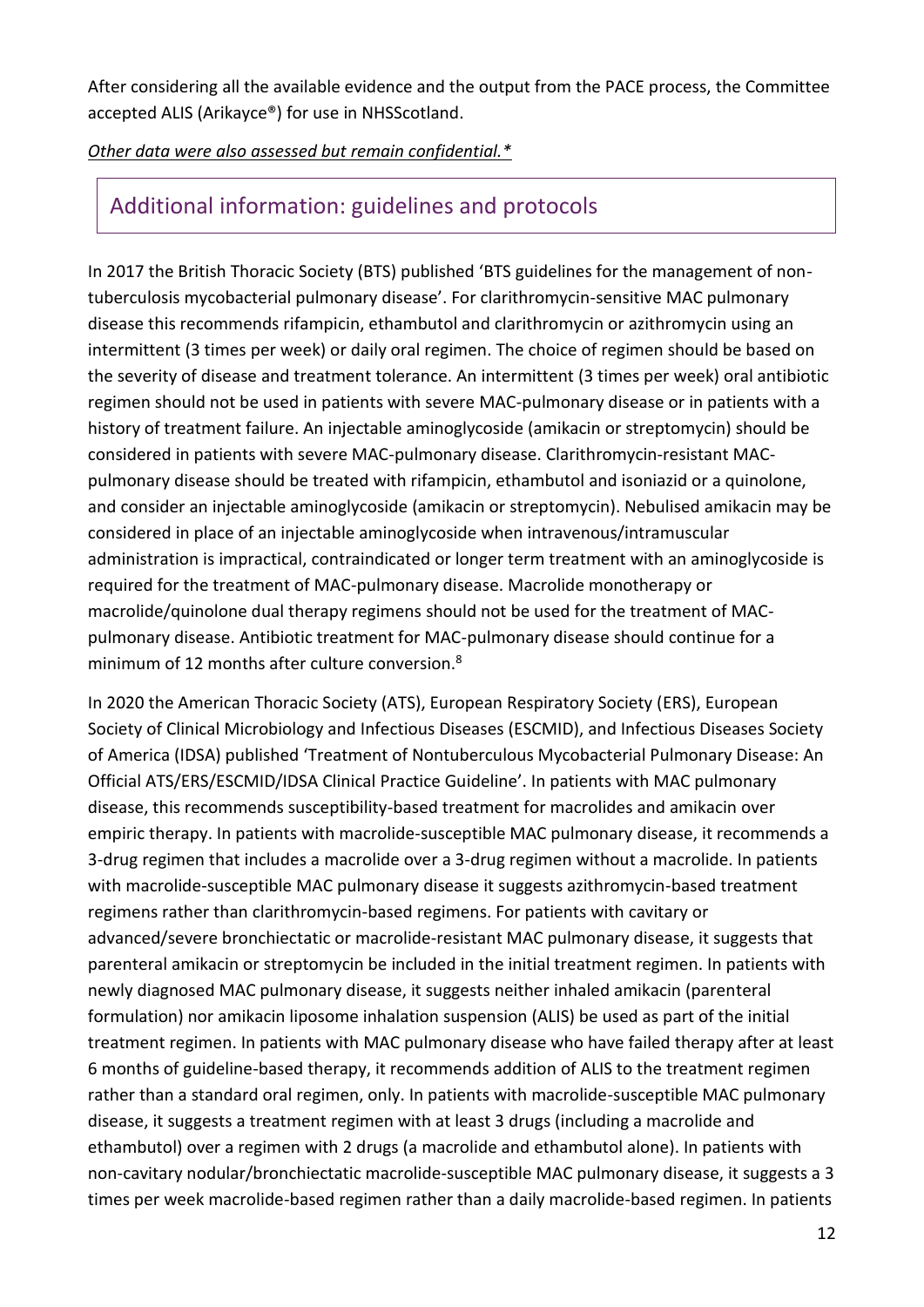with cavitary or severe/advanced nondular bronchiectatic macrolide-susceptible MAC pulmonary disease it suggests a daily macrolide-based regimen rather than 3 times per week macrolide-based regimen. It suggests that patients with macrolide-susceptible MAC pulmonary disease receive treatment for at least 12 months after culture conversion.<sup>9</sup>

### Additional information: comparators

Standard oral GBT; off-label use of amikacin injection administered IV or by nebuliser.

# Additional information: list price of medicine under review

| Medicine                                               | Dose Regimen                  | Cost per course $(f)$ |
|--------------------------------------------------------|-------------------------------|-----------------------|
| Amikacin liposomal nebuliser<br>dispersion (Arikayce®) | 590mg once daily by nebuliser | £132,503 to £183,465* |

*Costs from dm+d, accessed 28/07/21. Costs calculated using the full cost of vials/ampoules assuming wastage. Costs do not take patient access schemes into consideration. \* costs based on 13 to 18 month courses, where a month = 30 days.* 

# Additional information: budget impact

The submitting company estimated there would be 29 patients eligible for treatment with ALIS in year 1, followed by 8 per annum in subsequent years to which confidential estimates of treatment uptake were applied.

SMC is unable to publish the with PAS budget impact due to commercial in confidence issues. A budget impact template is provided in confidence to NHS health boards to enable them to estimate the predicted budget with the PAS.

*Other data were also assessed but remain confidential.\**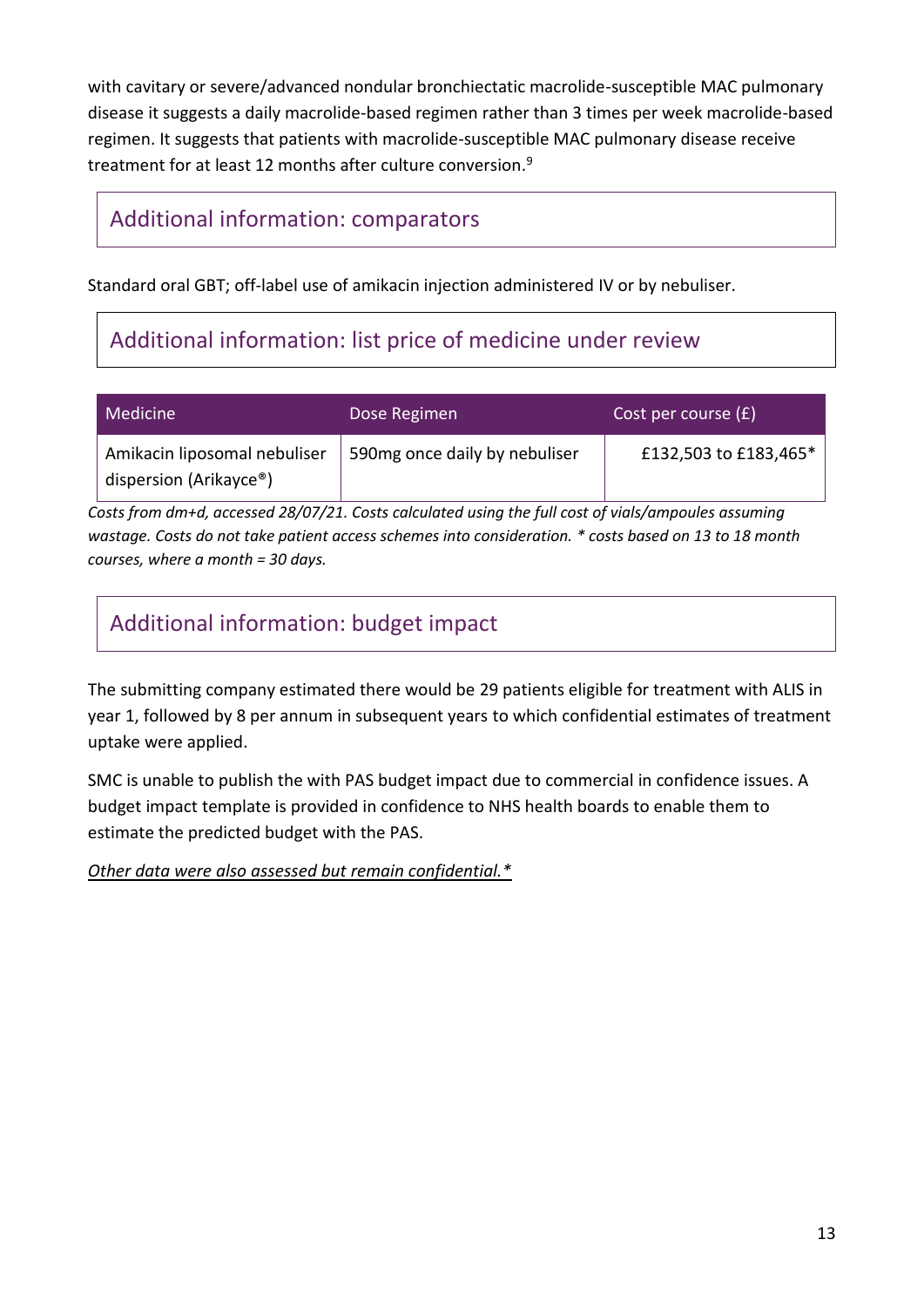#### **References**

1. Insmed. Amikacin liposomal nebuliser dispersion (Arikayce®) Summary of product characteristics. Electronic Medicines Compendium [www.medicines.org.uk/emc/](http://www.medicines.org.uk/emc/) Last updated 19.2.21.

2. European Medicines Agency (EMA). European Public Assessment Report. Amikacin liposomal nebuliser dispersion (Arikayce®), 23.7.2020, EMA/473660/2020. [www.ema.europa.eu](http://www.ema.europa.eu/)

3. Griffith DE, Eagle G, Thomson R, et al. Amikacin Liposome Inhalation Suspension for Treatment-Refractory Lung Disease Caused by *Mycobacterium avium* Complex (CONVERT). A Prospective, Open-Label, Randomized Study. Am J Respir Crit Care Med 2018; 198(12): 1559–69.

4. Insmed. Clinical study report for INS-212, 9.10.19.

5. Olivier KN, Griffith DE, Eagle G, et al. Randomized Trial of Liposomal Amikacin for Inhalation in Nontuberculous Mycobacterial Lung Disease. Am J Respir Crit Care Med 2017; 195(6): 814–23.

6. US Food and Drug Administration (FDA). Multi-discipline review for Amikacin liposomal nebuliser dispersion (Arikayce®), 207356Orig1s000.

7. Aliberti S, Sotgiu G, Castellotti P, Ferrarese M, Pancini L, Pasat A, et al. Real-life evaluation of clinical outcomes in patients undergoing treatment for non-tuberculous mycobacteria lung disease: A ten-year cohort study. Respiratory Medicine. 2020 Apr;164:105899.

8. Haworth CS, Banks J, Capstick T, et al. British Thoracic Society guidelines for the management of non-tuberculous mycobacterial pulmonary disease (NTM-PD). Thorax 2017; 72(Suppl 2): ii1–64.

9. Daley CL, Iaccarino JM, Lange C, et al. Treatment of Nontuberculous Mycobacterial Pulmonary Disease: An Official ATS/ERS/ESCMID/IDSA Clinical Practice Guideline. Clin Infect Dis 2020; 71(4): e1–e36.

This assessment is based on data submitted by the applicant company up to and including 06 September 2021.

*\*Agreement between the Association of the British Pharmaceutical Industry (ABPI) and the SMC on guidelines for the release of company data into the public domain during a health technology appraisal: [http://www.scottishmedicines.org.uk/About\\_SMC/Policy](http://www.scottishmedicines.org.uk/About_SMC/Policy)*

Medicine prices are those available at the time the papers were issued to SMC for consideration. SMC is aware that for some hospital-only products national or local contracts may be in place for comparator products that can significantly reduce the acquisition cost to Health Boards. These contract prices are commercial in confidence and cannot be put in the public domain, including via the SMC Detailed Advice Document. Area Drug and Therapeutics Committees and NHS Boards are therefore asked to consider contract pricing when reviewing advice on medicines accepted by SMC.

Patient access schemes: A patient access scheme is a scheme proposed by a pharmaceutical company in order to improve the cost-effectiveness of a medicine and enable patients to receive access to cost-effective innovative medicines. A Patient Access Scheme Assessment Group (PASAG), established under the auspices of NHS National Services Scotland reviews and advises